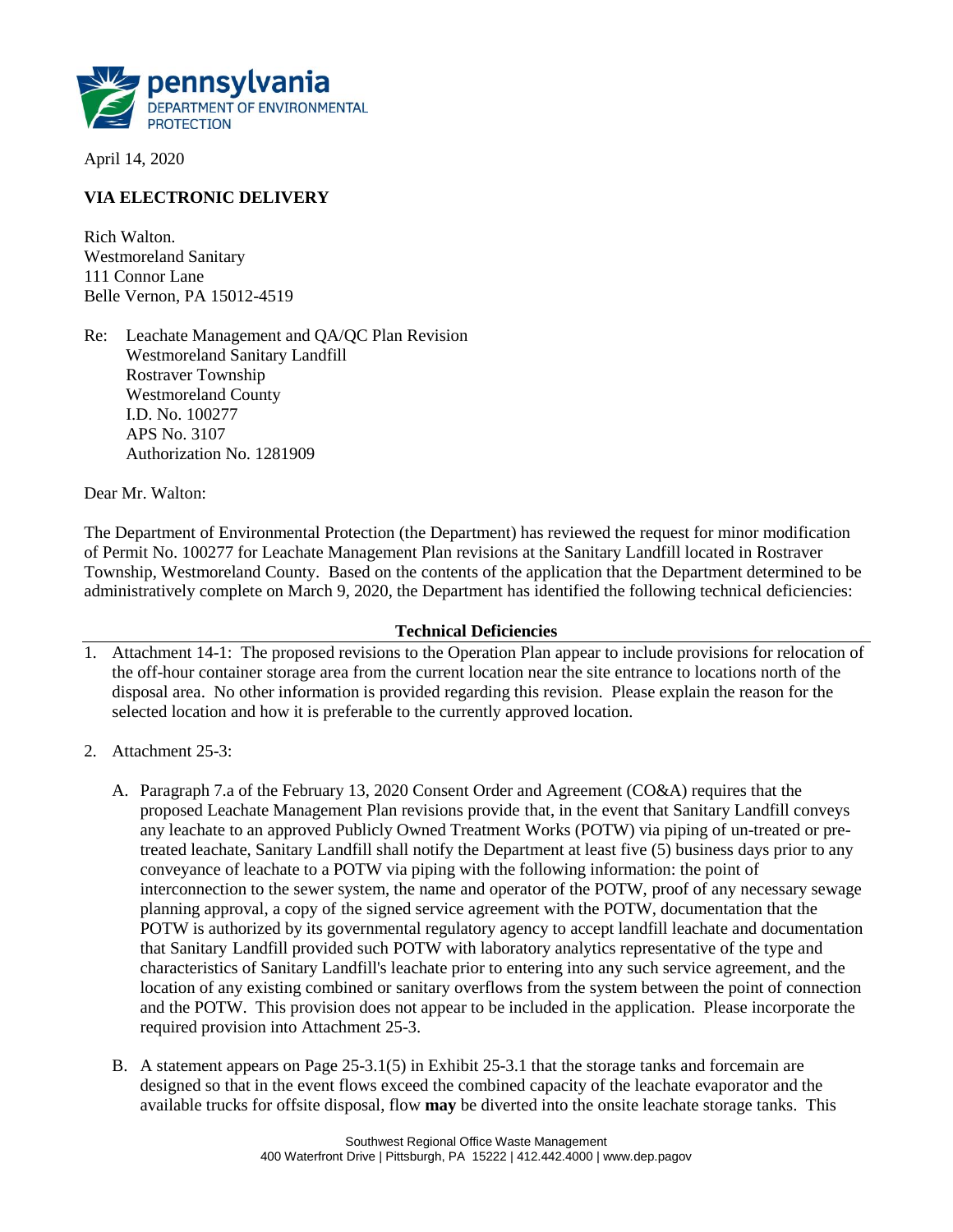statement appears to suggest that excess leachate will not be directed into the storage tanks when trucking is available for transport for offsite disposal, regardless of the availability of allowable capacity within the tanks. This would be contrary to the Westmoreland Sanitary's obligation in Paragraph 3 of the CO&A to operate and manage to the existing leachate equalization and storage tanks to maximize the benefits thereof and contradictory to representations appearing elsewhere in Attachments 25-8 and 25-10. Please modify the statement in Exhibit 25-3.1 to reflect this and to indicate that in the event flows exceed the capacity of the leachate evaporator, leachate will be directed into the storage tanks until the allowable level is reached, after which it may be diverted to the truck load-out area for transportation for offsite disposal.

C. The language added to Section 5.0 of the narrative in Exhibit 25-3.1 does not appear to satisfy the requirement of Paragraph 7.j of the CO&A that the revised Leachate Management Plan include a detailed plan and schedule for inspection, maintenance and cleaning of the leachate collection system. The amended narrative states only that leachate collection and detection cleanouts will be cleaned or inspected annually and that the site will maintain records of the cleaning/inspection events. Please further revise the narrative to describe the specific inspection procedures to be followed, the observed conditions that will trigger a cleaning event, the specific cleaning procedures to be employed and the timeframe for completion of those procedures.

In addition, Westmoreland Sanitary previously represented to the Department that 'bridging' of collection pipe perforations has been a factor in concentrated releases of leachate from the disposal area. It is not apparent that the proposed annual inspection/cleaning frequency is sufficient to minimize or prevent such occurrences in the future. Please revise the plan to increase the frequency to quarterly.

- 3. Exhibit 25-5.3:
	- A. The pump station design calculations presented in Exhibit 25-5.3 of the application determines the operating point for a single pump. The narrative in Attachment 25-8 indicates that the proposed pump station will contain a duplex pump system where pumps may operate individually or simultaneously at higher influent flow rates. Please revise Exhibit 25-5.3 to account for simultaneous operation of both pumps.
	- B. The pump station design calculations determine the operating point for the proposed pumps based on the static head and frictional losses of the piping system between the pump station and Process Tank inlet. The Minor Loss Calculation table shown in the exhibit does not appear to account for all of the valves and fittings that the piping system will entail. Losses due to check valves on the pump discharge lines and the control valves to be installed in the manhole shown in Detail B of Drawing (2019-108)-45B are not represented in the table. As described in the operational narrative, leachate will pass through the HRT system before entering the Process Tank. The calculation does not appear to account for any head loss through the HRT system. Please re-evaluate the design of the pump station to account for all head losses.
	- C. The Plan View depiction of the proposed pipelines connecting the Leachate Processing Area with the existing leachate conveyance pipe on application Drawing No. (2018-157)-45 shows that the pump station forcemain and gravity return line will pass under the main haul road to the disposal area and the access road leading to the Gas Plant. Please include in Exhibit 25-5.3 analyses demonstrating the capability of the proposed pipes to withstand the loads generated by the movement of waste transportation vehicles and operational equipment on those roadways.
- 4. Attachment 25-8:
	- A. Clarification is requested with respect to the narrative description the proposed leachate evaporation system presented in Attachment 25-8 of the application. As described, leachate will be conveyed by gravity to either the leachate evaporator or to the existing onsite storage tanks via the existing gravity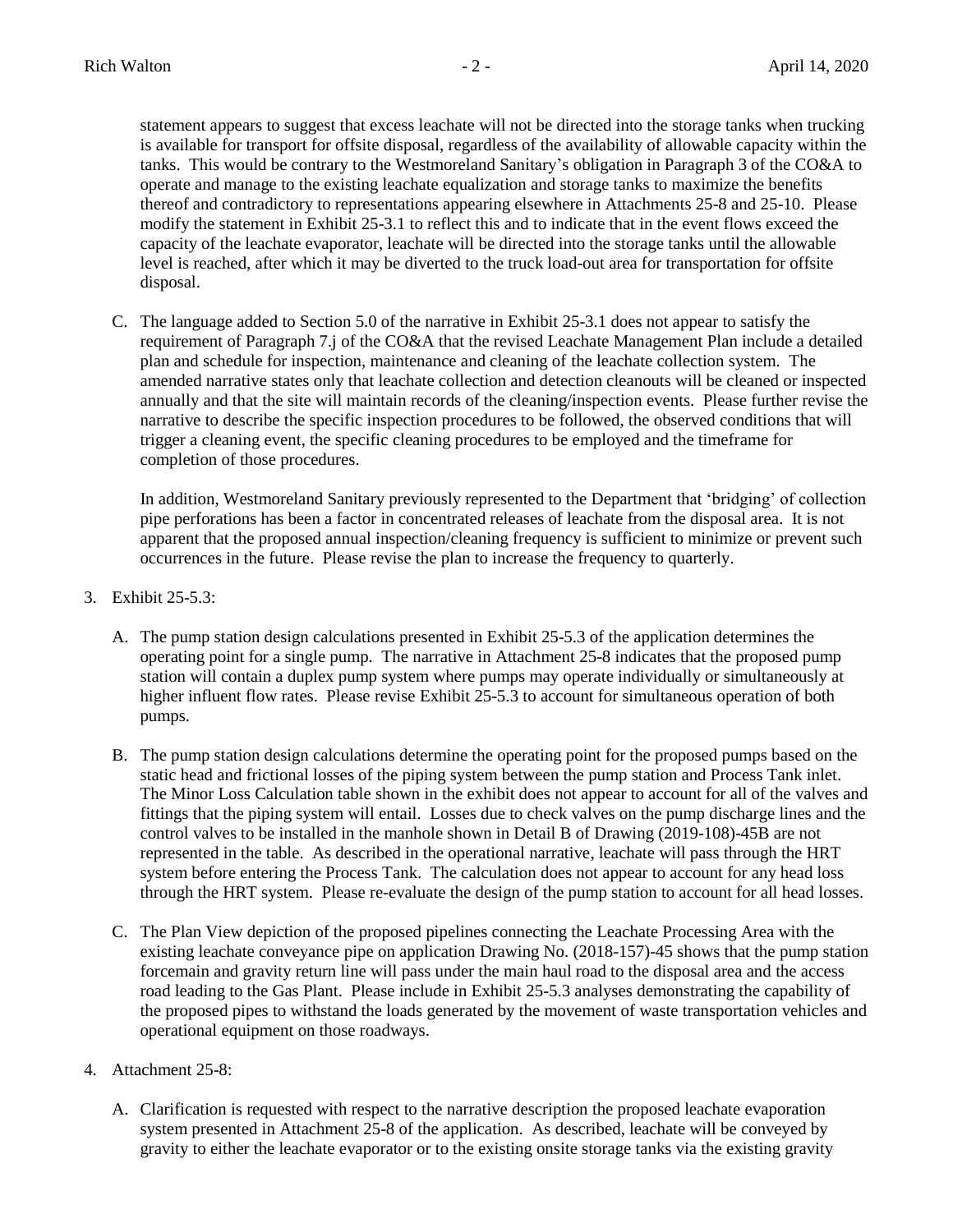leachate conveyance line located along the eastern side of the main haul road. Please describe the circumstances under which it will be necessary to return leachate to the conveyance in lieu of evaporation.

- B. The narrative in Attachment 25-8 states that leachate in the existing storage tanks may flow via gravity back to the proposed pump station. The piping system layout on application Drawing (2019-108)-45 appears to show that the only pipeline connecting the existing storage tanks to the proposed pump station will be existing leachate conveyance line located along the eastern side of the main haul road. Please explain how leachate redirected from the proposed leachate processing facilities to the tanks via gravity will be able to return from tanks to the pump station by gravity through the same pipeline.
- C. Attachment 25-8 does not propose any measures for the initial characterization and periodic monitoring of the concentrated residues generated by the evaporation unit. Please revise the application to specify monitoring procedures providing for, at a minimum, analysis via Form U of each load of leachate concentrate prior to disposal for pH, flashpoint, reactive cyanide, reactive sulfide, PCBs, TCLP metals, TCLP volatiles, TCLP semi-volatiles, radium-226, radium-228, potassium-40, and μR/hr meter readings. A reduction in frequency may be proposed after a sufficient number of sampling events are completed to establish the quality and consistency of the concentrate's composition.
- D. The narrative in Attachment 25-8 provides that containers of concentrated residues generated by the evaporation unit will be scanned for the presence of radioactive material prior to disposal. Please augment that provision to indicate that, in the event that radiation is detected at levels exceeding 10  $\mu$ R/hr above background, the appropriate response procedures set forth in the site's approved Form X will be implemented. Please also propose a contingency plan for alternative storage and disposal should the facility be unable to disposal on-site due to exceedance of the monthly source term allocation.
- E. Documentation necessary to demonstrate conformance of the proposed Process Tank with the requirements for aboveground storage tanks in 25 Pa. Code Section 299.122(b) is not provided in Attachment 25-8 of the application. Please revise the information presented in this regard to address the following:
	- i. 25 Pa. Code Section  $299.122(b)(2)$  requires that tanks be constructed upon a stable foundation capable of supporting the total weight of the tank when full of waste without movement, rolling or unacceptable settling. Information regarding this requirement consists only of a statement in Attachment 25-8 that the foundation design, foundation construction and tank construction details will be provided by the manufacturer. Please incorporate the manufacturer's foundation design and construction details into the application along the supporting geotechnical analyses and settlement calculations demonstrating that site conditions conform to the criteria on which the manufacturer's design and construction details are based.
	- ii. The application does not appear to address the requirement of 25 Pa. Code Section 299.122(b)(3) that tanks be tested for tightness in accordance with current codes of practice developed by Nationally recognized associations and manufacturer's specifications. Please incorporate into the application the procedures by which the Process Tank will be tested for tightness prior to being placed into service.
	- iii. 25 Pa. Code Section 299.122(b)(4) requires that tank connections through which waste can flow shall be equipped with an operating valve adjacent to the tank to control the flow of waste. Please incorporate into the detail requested in Item 8.A below the presence and location of the required flow control valves.
	- iv. 25 Pa. Code Sections 299.122(b)(6) and (7) requires that tank be installed with mechanisms to prevent overfilling, including a monitoring device indicating the level or volume in the tank that is visible to the individual responsible for the transfer of waste and either a high-level alarm and an automatic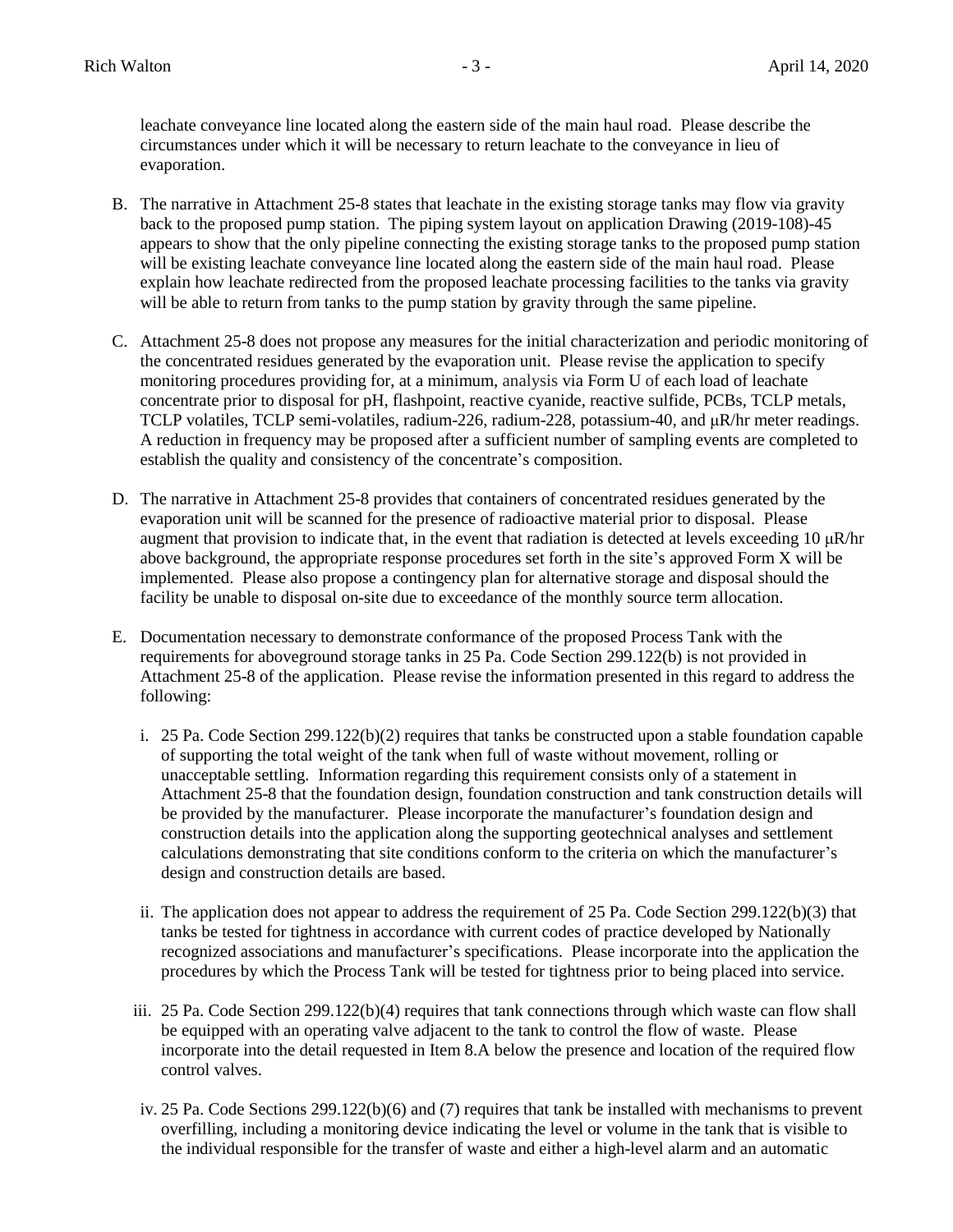high-level cut-off device or a high-level alarm and a manned operator shutdown procedure. Please provide documentation demonstrating that the Process Tank will be installed with these features.

- v. 25 Pa. Code Sections 299.122(b)(10) and (16) requires that tanks be constructed with secondary containment under the tank bottom designed to direct any release to a monitoring point and that tank bottom shall be monitored at least monthly for leakage by visual, mechanical or electronic leak detection methods. Please specify the manner by which leakage from the proposed Process Tanks will be monitored in accordance with these requirements.
- vi. The application does not appear to address the requirement of 25 Pa. Code Section 299.122(b)(11) that the permeability of the secondary containment be less than  $1 \times 10^{-7}$  cm/sec at anticipated hydrostatic head. Please clarify that the concrete floor serving as the secondary containment system will employ a low-permeability admixture and adhere to ACI 350.4-Design Considerations for Environmental Engineering Concrete Structures or be otherwise coated with an impermeable material.
- F. The narrative in Attachment 25-8 includes provisions allowing for installation of an alternative evaporation unit and or Process Tank other than that which is specifically identified in the attachment. As similar provision appears in Attachment 25-9 with respect to the HRT system. Please be advised that the Department's permit actions are based on the specific documentation contained in the corresponding application with respect to the specific design features, equipment and operational procedures described therein. Installation and operation of functionally equivalent alternative units requires the Department's prior written approval based on supporting documentation demonstrating the alternative system's equivalent performance capability. Please revise all references in the use of alternative equipment or configurations to clarify the requirement for the Department's prior written approval.
- 5. Attachment 25-9:
	- A. The narrative in Attachment 25-9 regarding the HRT system states only that the system will serve to remove hydrocarbons/oil from the leachate and does not describe the specific components of the system. The July 2, 2019 Pentair proposal appears to indicate that the system will be composed of four elements: duplex Basket Strainers, duplex Vmax Separators, a Processor unit and an HRT-Organic Separator unit. Please revise the narrative to provide a description of each element, how each element functions and the composition of the residue(s) that each element generates.
	- B. The component Data Sheets contained in the June 28 and July 2, 2019 Pentair proposals appended to Attachment 25-9 specify a 70 gpm design feed rate for the system. The pump station design calculations in Exhibit 25-5.3 show that leachate will be pumped to the HRT system at a rate in excess of 85 gpm when one pump is operational. On that basis, it appears that the proposed HRT system may be incapable of performing its intended function. Please modify the application to provide for an adequately sized pretreatment system capable of operating effectively when both pumps are operating.
	- C. The narrative in Attachment 25-9 indicates that recovered hydrocarbons/oil will be initially stored within the containment area in an HDPE container with provisions to install a dual-walled carbon steel storage tank for that purpose in the future. Please specify the size and number of storage containers and maximum volume of recovered hydrocarbons to be present in the containment area. Be advised that installation and operation of an additional storage tank requires the prior issuance of a permit modification based on documentation of that tank's conformance with the requirements of 25 Pa. Code Section 299.122.
	- D. The narrative in Attachment 25-9 indicates that the recovered hydrocarbons/oil will be evaluated for potential resale or reuse as a feedstock for a manufacturing process. Be advised that the resale or reuse of recovered hydrocarbons/oil requires the prior issuance of either a General Permit pursuant to Subchapter H of 25 Pa. Code Chapter 287 or modification to Sanitary Landfill permit rendering a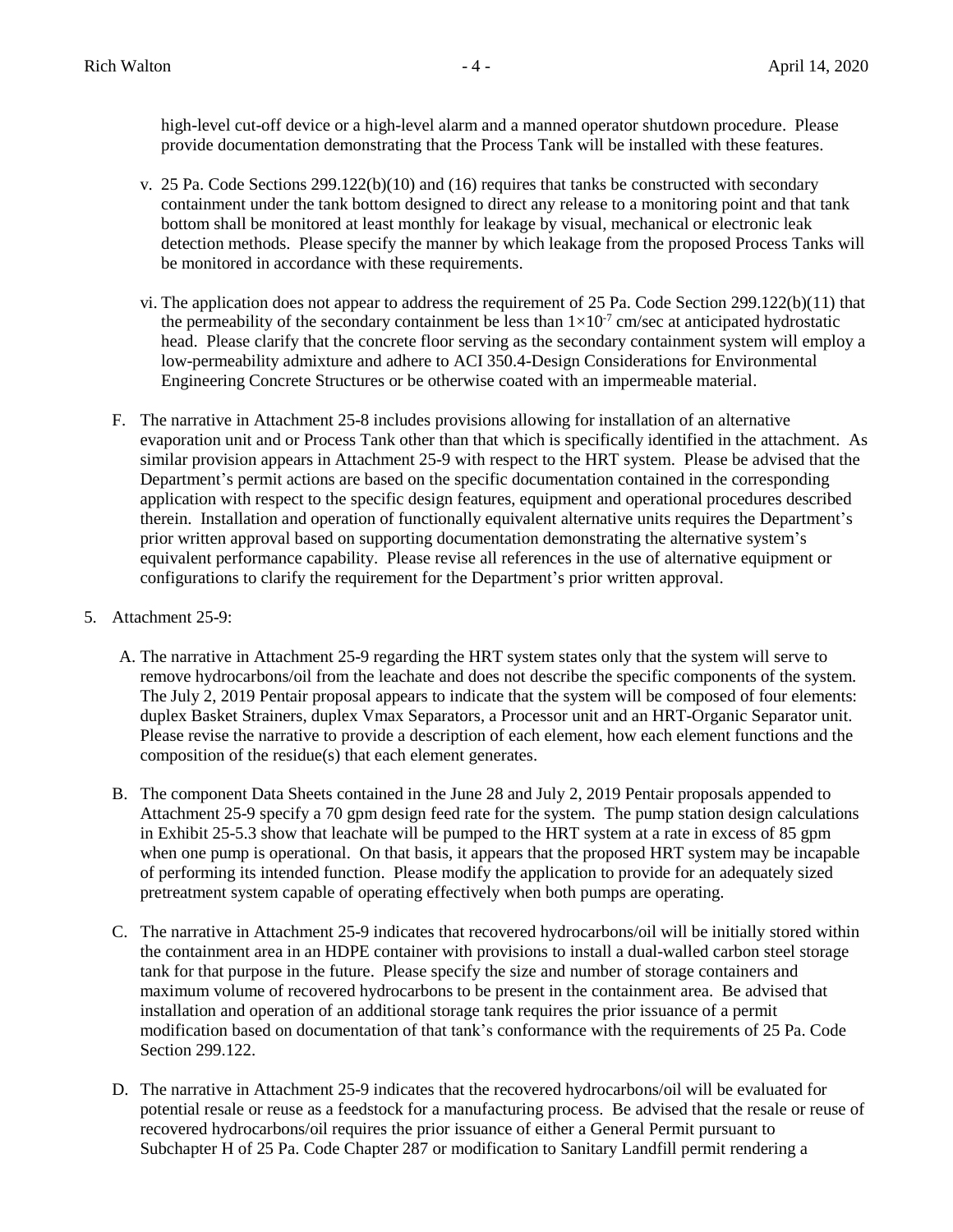dewasting determination in accordance with 25 Pa. Code Section 287.7. Please revise the resale/reuse provision in Attachment 25-9 to acknowledge this requirement.

- E. Paragraph 7.g of the CO&A requires that the pending application include a plan for monthly testing of the influent to and effluent from the HRT system to allow for assessment of water quality to facilitate indirect discharge of the site's leachate to a POTW. The Pretreatment Testing Plan proposed in Attachment 25-9 does not appears to be adequate for that purpose. POTWs proposing to accept landfill leachate are required to assess the potential impact of doing so on plant performance and effluent quality with respect to the seven pollutant groups set forth in the application procedures for NPDES permitting. Please revise the Pretreatment Testing Plan propose monthly HRT system sampling and analysis for the analytes listed in the attachment to this letter.
- 6. Attachment 25-10:
	- A. The Leachate Trucking Plan presented in Attachment 25-10 pursuant to Paragraph 7.h of the CO&A proposes to initiate vehicular transportation for offsite disposal when the level of leachate within the existing onsite storage tanks reaches 25% of total tank capacity. Given the leachate generation data presented in Attachment 25-2 of the application and limitation in 25 Pa. Code Section 273.275(b) on accumulations of leachate in storage systems to not more that 25% of the total storage capacity on a regular basis, the plan's proposal to only initiate trucking when levels reach 25% of total capacity will likely effectuate exceeding that level on a regular basis. Further, the plan does not indicate the rate at which leachate will be trucked off-site once trucking is initiated. Please revise the Leachate Trucking Plan to initiate trucking prior to reaching the regulatory level and to specify trucking rates that will expeditiously reduce the accumulations to the regulatory level.
	- B. The narrative in Attachment 25-10 alludes to evaluation of methods for leachate reduction to decrease generation rates below the capacity of the proposed evaporator. Please augment the narrative to indicate the potential measures being evaluated, the anticipated levels of reduction likely to be attained and a commitment to implement the measures that will result in elimination of a need to transport leachate for off-site disposal.
- 7. Attachment 28-2:
	- A. Paragraph 7.i of the CO&A requires that an updated set of Bonding Worksheets be included in the application with separate cost estimates for vehicular transportation of leachate to an off-site treatment facility for disposal and those for operation of the on-site treatment system(s). This requirement relates to the provision in 25 Pa. Code Section 273.162(b)(3) that facility's proposing interim vehicular transportation of leachate provide additional bond to the Department in an amount sufficient to pay for the cost of vehicular transportation and offsite leachate treatment until final closure. As such, Paragraph 7.i requires that the application include two sets of Bonding Worksheets: one estimating the costs required to manage all leachate generation during the postclosure period utilizing the proposed evaporator/HRT system and one estimating the costs required to manage all leachate generation during the postclosure period utilizing vehicular transportation and off-site leachate treatment. The required bond amount for the facility will initially correspond to the higher vehicular transportation estimate. Upon demonstration of the capability of the proposed evaporator/HRT system to adequately manage all leachate generation during the postclosure period, an amount equal to the difference between the two estimates may be released.

The Bonding Worksheets contained in Attachment 28-2 d not fulfill the requirement of Paragraph 7.i. The Worksheet I accounting for leachate trucking costs assumes that trucking will only occur for 6 months at the start of the postclosure period. Please modify that Worksheet I to remove costs related to operation of evaporator/HRT system and calculate a total leachate management costs based on leachate trucking for 31 years.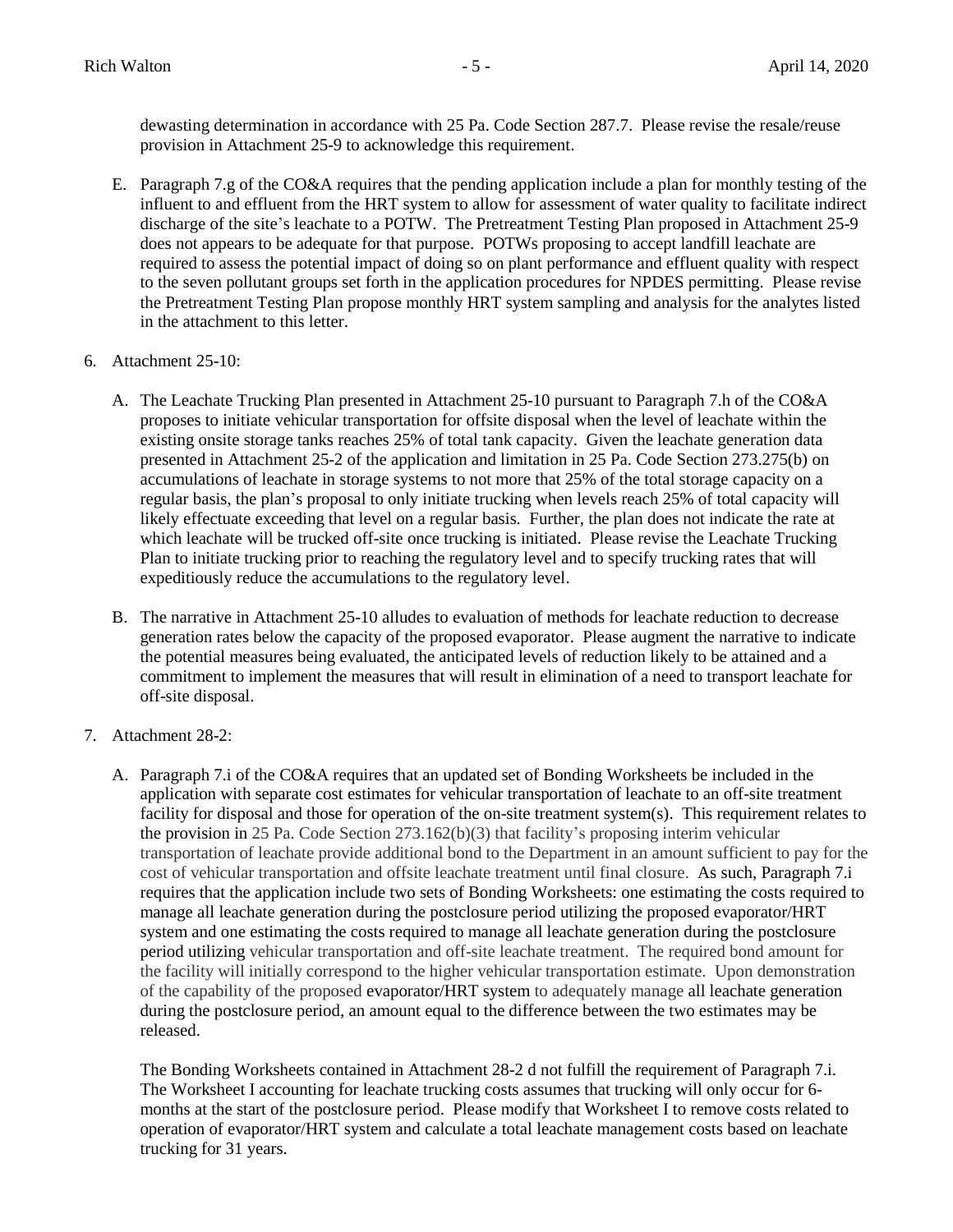- B. The explanatory attachments to Worksheets A and I indicate that documentation supporting the unit price and labor wage rate data used in the cost estimate are presented in Exhibit B to Attachment 28-2. The Department observes that the pending application does not include an Exhibit B and that the data used appears to be the same as that used in a previous cost estimate performed in 2018. Please provided RS Means CostWorks data and Department of Labor and Industry prevailing wage documentation for Westmoreland County confirming the current validity of data used.
- C. Worksheet A: The explanatory attachment to Worksheet A describing the derivation of decontaminations costs represents that the volume of waste to be disposed during closure shown on Line 1 excludes approved wastes stockpiled on-site prior to the start of closure construction since such wastes can be incorporated into the landfill prior to capping. That exclusion appears to include evaporator and HRT system by-products. Form 25 of the application proposes that indicating up to 3 days (13,500 gallons) of residues produced in the evaporator and unspecified amounts of recovered hydrocarbons/oils and spent filter cartridges/media from the HRT system be staged within the containment structure at the proposed leachate processing area. The acceptability of those wastes for on-site disposal have yet to be demonstrated and may not be possible. Please revise Line 1 to include the wastes generated at the leachate processing area.
- D. Worksheet I:
	- i. Clarification is requested regarding the estimated postclosure leachate generation rate of 2,065,900 gallons as determined in the analysis in the Exhibit 8 appended to Attachment 28-2 of the application. The analysis assumes the leachate generation rate in the active area at the time of closure to be 100 gal/ac/day on the basis that: "current leachate generation at the facility included in Attachment 25-2, even with a 44.6-ac constructed footprint of which 38.0-ac is open landfill area, the facility has experienced daily leachate generation days less than 20,000 gal/day and even less than 10,000 gal/day or 448.4-gal/ac/day and 224.2-gal/ac/day". It is not apparent how that statement supports the 100 gal/ac/day rate used for the estimate. The Department notes that the data in Attachment 25-2 indicates that leachate generation at the site subsequent to the recent completion of liner repairs have averaged approximately 49,000 gal/day. Please provide a more detailed explanation for the assumed active area postclosure leachate generation rate.
	- ii. Please address the following concerns regarding the unit cost estimate for leachate treatment presented in the Exhibit 15 appended Attachment 28-2:
		- a. The estimate of equipment maintenance costs include a \$100 per month charge for HRT system filer/media change-out. It is not apparent from information provided that the cost of the new filters/media are included in that amount. Page 3 of Pentair's July 2, 2019 proposal lists unit prices for replacement elements to be \$85 for the Vmax units, \$85 for the ProcessOR and \$395 for the HRT-OS. Please provided documentation describing the number of each element to be replaced during each change-out event and the estimated time required to complete the changeout process.
		- b. Utility costs associated with operation of the evaporator and HRT system are based on unit prices of \$0.06 per kilowatt hour for electricity and \$2.25 per MCF for natural gas. Please provide documentation from the site's utility providers regarding those prices.
		- c. The estimated cost for disposal of evaporator residues assumes a generation rate of 5% of the leachate feed rate. Information presented in Attachment 25-8 indicates that the generation rate may be as much as 10% of the feed rate. Please revise the disposal cost estimate to be consistent with the Leachate Management Plan.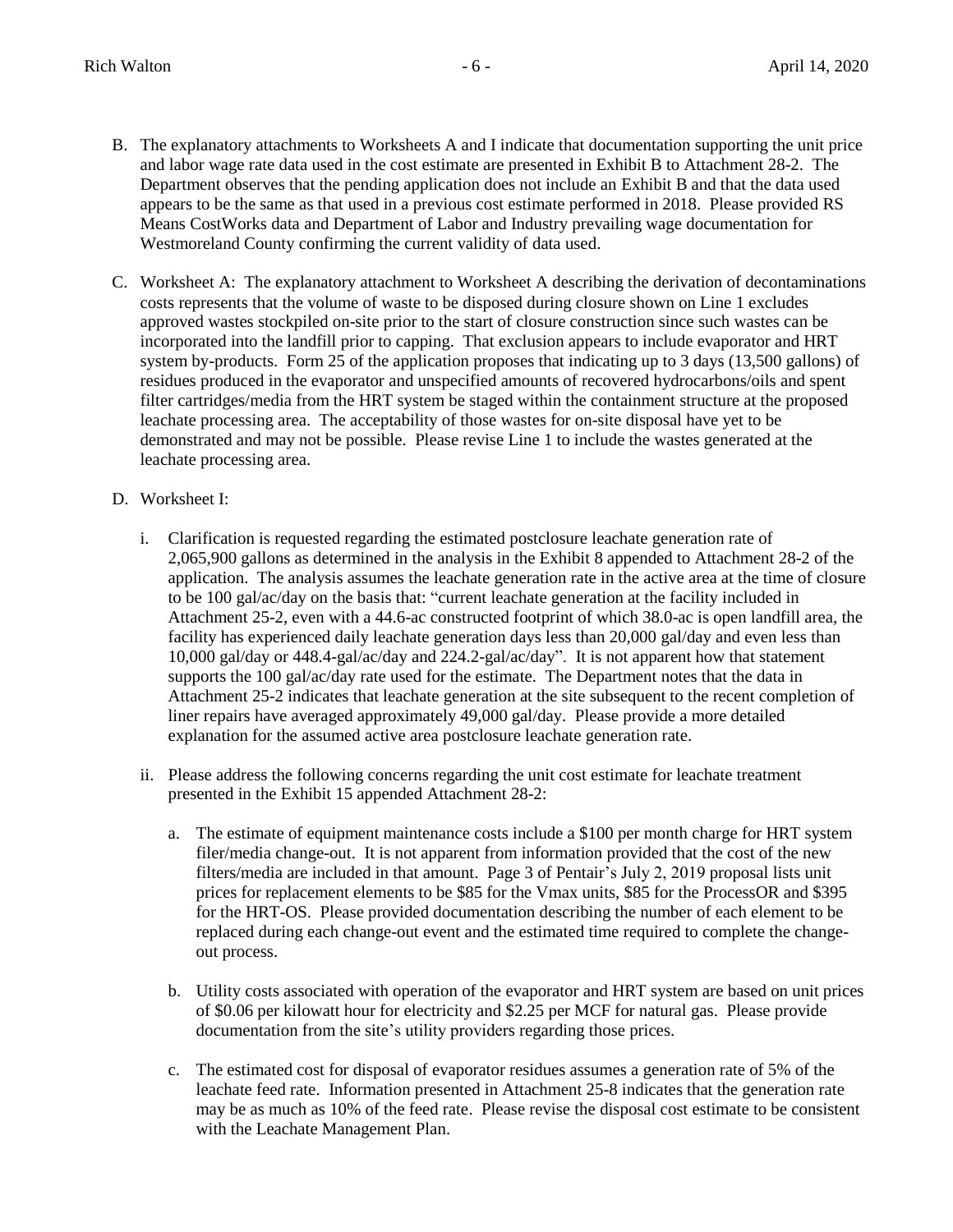- d. Information concerning costs for management of byproducts and wastes related to operation of the HRT system during the postclosure period are not included in the final computation. Please amend Exhibit 15 to account for costs to solidify, analyze and dispose of the recovered hydrocarbons/oils and filer/media.
- 8. Drawings:
	- A. The Plan View of the proposed Leachate Processing Area on Drawing No. (2018-157)-45 appears on a scale insufficient to show the specific details of the proposed leachate management systems described in the pending application. Please include in the application drawing set an enlarged Plan View of the Leachate Processing Area depicting the specific features of the evaporator, HRT system and Process Tank components, layout of the piping system connecting the components including all valves and fittings, dimensions of the containment area, designated waste and byproduct storage locations within the containment area and any other detail necessary to accurately represent the proposed leachate management systems.
	- B. The features of the proposed pump station and manhole represented in Details A and B on Drawing No. (2018-157)-45B do not appear to reflect the description of those features described elsewhere in the application. The Department observes the following in this regard:
		- i. Detail A on Drawing (2019-108)-45B does not indicate the elevations of the manhole invert, floats and overflow pipe corresponding with the operational parameters indicated in Exhibit 25-5.3.
		- ii. The Plan View of the components of the proposed leachate management revisions depicted on Drawing (2019-108)-45 show that a high-level gravity discharge line will be installed between the pump station and the existing 6"/10" conveyance pipe along the east side of the main haul road. The pump station Detail A on Drawing (2019-108)-45B does not show there to be a highlevel discharge connection from the pump station.
		- iii. The narrative in Attachment 25-8 indicates that the proposed pump station will contain a duplex pump system where pumps shall operate individually or simultaneously at higher influent flow rates. Detail A on Drawing (2019-108)-45B depicts single float to initiate pumping. The mechanism that will control initiation of the second pump is not apparent.
		- iv. Details A and B on Drawing (2019-108)-45B represent inconsistent depictions of the piping system connecting the proposed pump station to the adjacent valve manhole. The former shows separate forcemains from each pump penetrating the sidewall of pump station, but the latter depict a single forccemain entering the valve manhole from the pump station.

Please revise Drawing No. (2018-157)-45B to correct these inconsistencies.

Your response should be in the form of revisions to affected pages, forms or drawings in the application. Each revision or addition should bear the revision date and show what items have been revised or added. The Department suggests you use colored paper for page revisions to the application with additions highlighted and deletions lined out so changes are easily identified. All revised forms must have the title sheet marked with the latest revision date. A revised Page 2 of Form A – Application for Municipal or Residual Waste Permits must be re-signed by the applicant, notarized and marked with the revision date. The requested information should be submitted within sixty (60) days of receipt of this letter.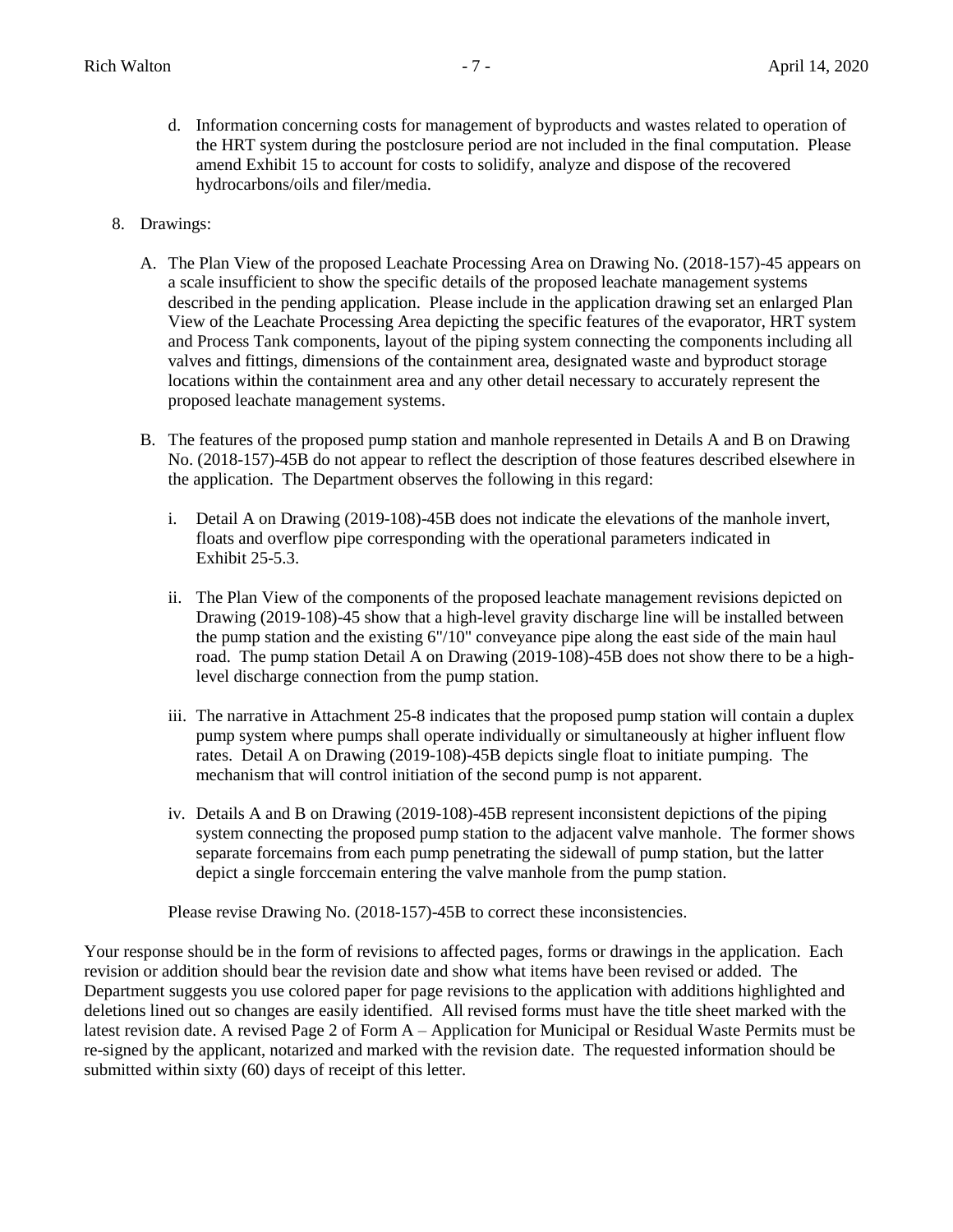If you have any questions regarding this letter, please contact Denis Strittmatter at 412.442.5800 or dstrittmat@pa.gov.

Sincerely,

Denis O Strittmatter Gregory W. Holesh

Denis O. Strittmatter Gregory W. Holesh, PE Bureau of Waste Management

Permit Reviewer Environmental Engineering Manager<br>Bureau of Waste Management Bureau of Waste Management

Attachment

cc: Westmoreland County Department of Planning and Development Rostraver Township Civil Design Solutions Regional Chron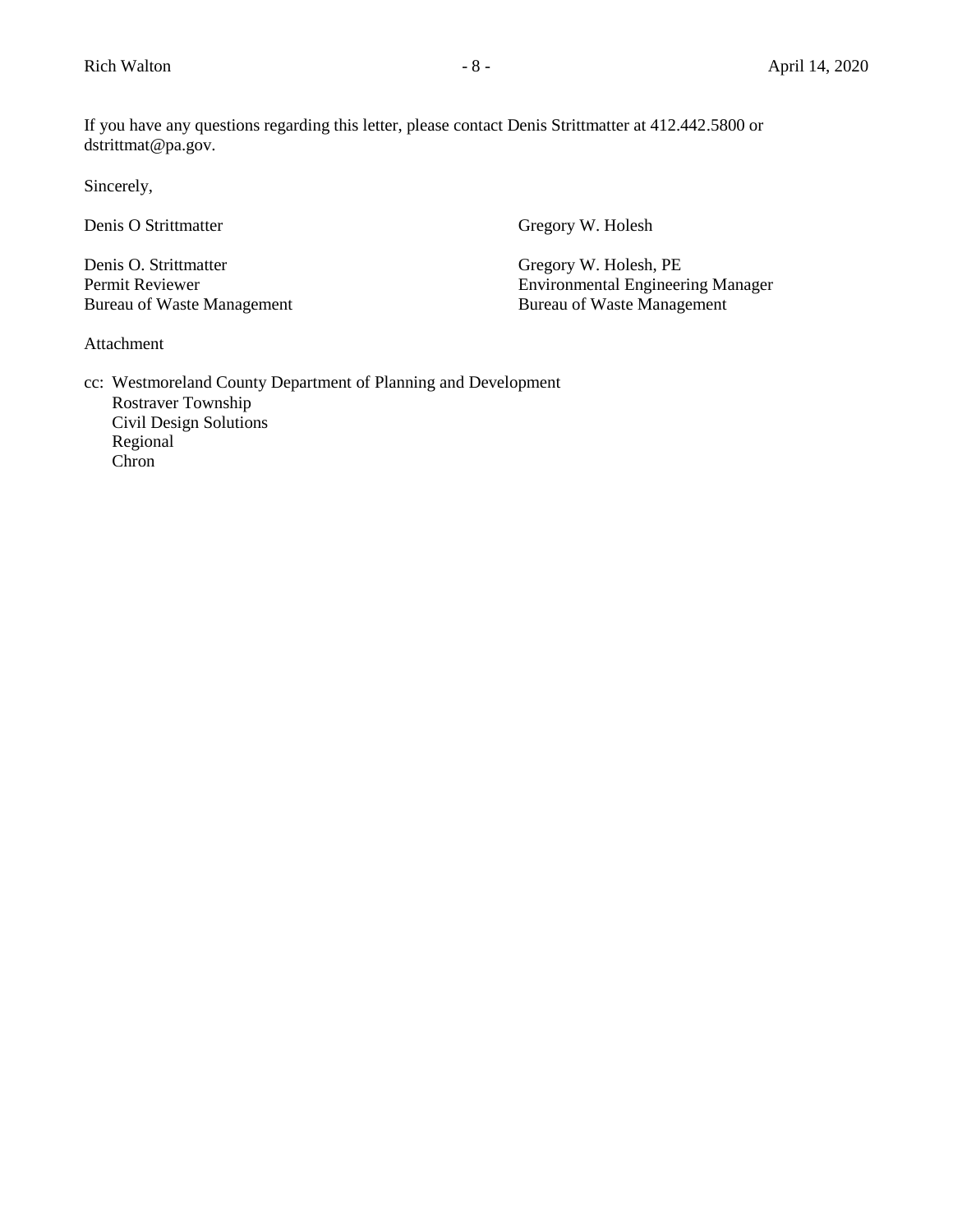### **Attachment**

# **HRT INFLUENT AND EFFLUENT ANALYSIS POLLUTANT GROUPS**

| Parameter                            | <b>QL Value</b> | <b>Units</b> | <b>Parameter</b>                       | <b>QL</b> Value | <b>Units</b> |
|--------------------------------------|-----------------|--------------|----------------------------------------|-----------------|--------------|
| <b>Group 1 Pollutants</b>            |                 |              |                                        |                 |              |
| Flow (MGD)                           |                 |              | Total Kjeldahl Nitrogen (TKN) (mg/L)   | 1.0             | mg/L         |
| BOD5 or CBOD5 (mg/L)                 | 3.0             | mg/L         | Nitrite as $N$ (mg/L)                  | 0.01            | mg/L         |
| Fecal Coliform (No./100 mL)          |                 |              | Nitrate as $N$ (mg/L)                  | 0.04            | mg/L         |
| Total Suspended Solids (TSS) (mg/L)  | 2.0             | mg/L         | Total Dissolved Solids (TDS) (mg/L)    | 2.0             | mg/L         |
| Total Residual Chlorine (TRC) (mg/L) | 0.02            | mg/L         | Chloride $(mg/l)$                      | 0.5             | mg/L         |
| pH(S.U.)                             |                 |              | Bromide (mg/l)                         | 0.2             | mg/L         |
| Temperature (°F)                     |                 |              | Sulfate (mg/l)                         | 1.0             | mg/L         |
| Dissolved Oxygen (mg/L)              |                 |              | Oil and Grease (mg/L)                  | 5.0             | mg/L         |
| Total Phosphorus (mg/L)              | 0.01            | $mg/L$       | Total Hardness (CaCO3) (mg/L)          | 0.11            | mg/L         |
| Ammonia-Nitrogen (mg/L)              | 0.02            | mg/L         |                                        |                 |              |
| <b>Group 2 Pollutants</b>            |                 |              |                                        |                 |              |
| Aluminum, Total (μg/L)               | 10              | $\mu g/L$    | Iron, Total $(\mu g/L)$                | 20              | $\mu$ g/L    |
| Antimony, Total $(\mu g/L)$          | 2.0             | $\mu$ g/L    | Iron, Dissolved $(\mu g/L)$            | 20              | $\mu$ g/L    |
| Arsenic, Total $(\mu g/L)$           | 3.0             | $\mu$ g/L    | Lead, Total $(\mu g/L)$                | 1.0             | $\mu$ g/L    |
| Barium, Total (µg/L)                 | 2.0             | $\mu$ g/L    | Manganese, Total $(\mu g/L)$           | 2.0             | $\mu$ g/L    |
| Beryllium, Total (µg/L)              | 1.0             | $\mu$ g/L    | Mercury, Total (µg/L)                  | 0.2             | $\mu$ g/L    |
| Boron, Total (µg/L)                  | 200             | $\mu$ g/L    | Nickel, Total $(\mu g/L)$              | 4.0             | $\mu$ g/L    |
| Cadmium, Total $(\mu g/L)$           | 0.2             | $\mu g/L$    | Phenols, Total $(\mu g/L)$             | 5.0             | $\mu$ g/L    |
| Chromium, Total (µg/L)               | 4.0             | $\mu g/L$    | Selenium, Total (µg/L)                 | 5.0             | $\mu$ g/L    |
| Chromium, Hexavalent $(\mu g/L)$     | 1.0             | $\mu g/L$    | Silver, Total $(\mu g/L)$              | 0.4             | $\mu$ g/L    |
| Cobalt, Total $(\mu g/L)$            | 1.0             | $\mu g/L$    | Thallium, Total $(\mu g/L)$            | 2.0             | $\mu$ g/L    |
| Copper, Total $(\mu g/L)$            | 4.0             | $\mu$ g/L    | Zinc, Total $(\mu g/L)$                | 5.0             | $\mu$ g/L    |
| Cyanide, Free $(\mu g/L)$            | 1.0             | $\mu$ g/L    | Molybdenum, Total $(\mu g/L)$          | 4.0             | $\mu$ g/L    |
| Cyanide, Total (µg/L)                | 10              | $\mu g/L$    |                                        |                 |              |
| <b>Group 3 Pollutants</b>            |                 |              |                                        |                 |              |
| Acrolein $(\mu g/L)$                 | 2.0             | $\mu g/L$    | 1,3-Dichloropropylene $(\mu g/L)$      | 0.5             | $\mu$ g/L    |
| Acrylonitrile $(\mu g/L)$            | 5.0             | $\mu$ g/L    | 1,4-Dioxane $(\mu g/L)$                | 10.0            | $\mu$ g/L    |
| Benzene $(\mu g/L)$                  | 0.5             | $\mu g/L$    | Ethylbenzene $(\mu g/L)$               | 0.5             | $\mu$ g/L    |
| Bromoform $(\mu g/L)$                | 0.5             | $\mu$ g/L    | Methyl Bromide $(\mu g/L)$             | 0.5             | $\mu$ g/L    |
| Carbon Tetrachloride (µg/L)          | 0.5             | $\mu g/L$    | Methyl Chloride $(\mu g/L)$            | 0.5             | $\mu$ g/L    |
| Chlorobenzene $(\mu g/L)$            | 0.5             | $\mu g/L$    | Methylene Chloride (µg/L)              | 0.5             | $\mu$ g/L    |
| Chlorodibromomethane $(\mu g/L)$     | 0.5             | $\mu g/L$    | 1,1,2,2-Tetrachloroethane $(\mu g/L)$  | 0.5             | $\mu$ g/L    |
| Chloroethane $(\mu g/L)$             | 5.0             | $\mu g/L$    | Tetrachloroethylene $(\mu g/L)$        | 0.5             | $\mu$ g/L    |
| 2-Chloroethylvinyl Ether $(\mu g/L)$ | 0.5             | $\mu$ g/L    | Toluene $(\mu g/L)$                    | 0.5             | $\mu$ g/L    |
| Chloroform $(\mu g/L)$               | 0.5             | $\mu$ g/L    | 1,2-Trans-Dichloroethylene $(\mu g/L)$ | 0.5             | $\mu$ g/L    |
| Dichlorobromomethane (µg/L)          | 0.5             | $\mu$ g/L    | $1,1,1$ -Trichloroethane ( $\mu$ g/L)  | 0.5             | $\mu$ g/L    |
| 1,1-Dichloroethane $(\mu g/L)$       | 0.5             | $\mu g/L$    | 1,1,2-Trichloroethane $(\mu g/L)$      | 0.5             | $\mu$ g/L    |
| 1,2-Dichloroethane $(\mu g/L)$       | 0.5             | $\mu g/L$    | Trichloroethylene $(\mu g/L)$          | 0.5             | $\mu$ g/L    |
| 1,1-Dichloroethylene $(\mu g/L)$     | 0.5             | $\mu g/L$    | Vinyl Chloride $(\mu g/L)$             | 0.5             | $\mu$ g/L    |
| 1,2 Dichloropropane $(\mu g/L)$      | 0.5             | $\mu g/L$    |                                        |                 |              |
| <b>Group 4 Pollutants</b>            |                 |              |                                        |                 |              |
| 2-Chlorophenol $(\mu g/L)$           | 10              | $\mu$ g/L    | 4-Nitrophenol $(\mu g/L)$              | 10              | $\mu$ g/L    |
| 2,4-Dichlorophenol $(\mu g/L)$       | 10              | $\mu$ g/L    | P-Chloro-m-Cresol $(\mu g/L)$          | 10              | $\mu$ g/L    |
| 2,4-Dimethylphenol (µg/L)            | 10              | $\mu g/L$    | Pentachlorophenol $(\mu g/L)$          | 10              | $\mu$ g/L    |
| 4,6-Dinitro-o-Cresol (µg/L)          | 10              | $\mu$ g/L    | Phenol $(\mu g/L)$                     | 10              | $\mu$ g/L    |
| $2,4$ -Dinitrophenol ( $\mu$ g/L)    | 10              | $\mu$ g/L    | 2,4,6-Trichlorophenol ( $\mu$ g/L)     | 10              | $\mu$ g/L    |